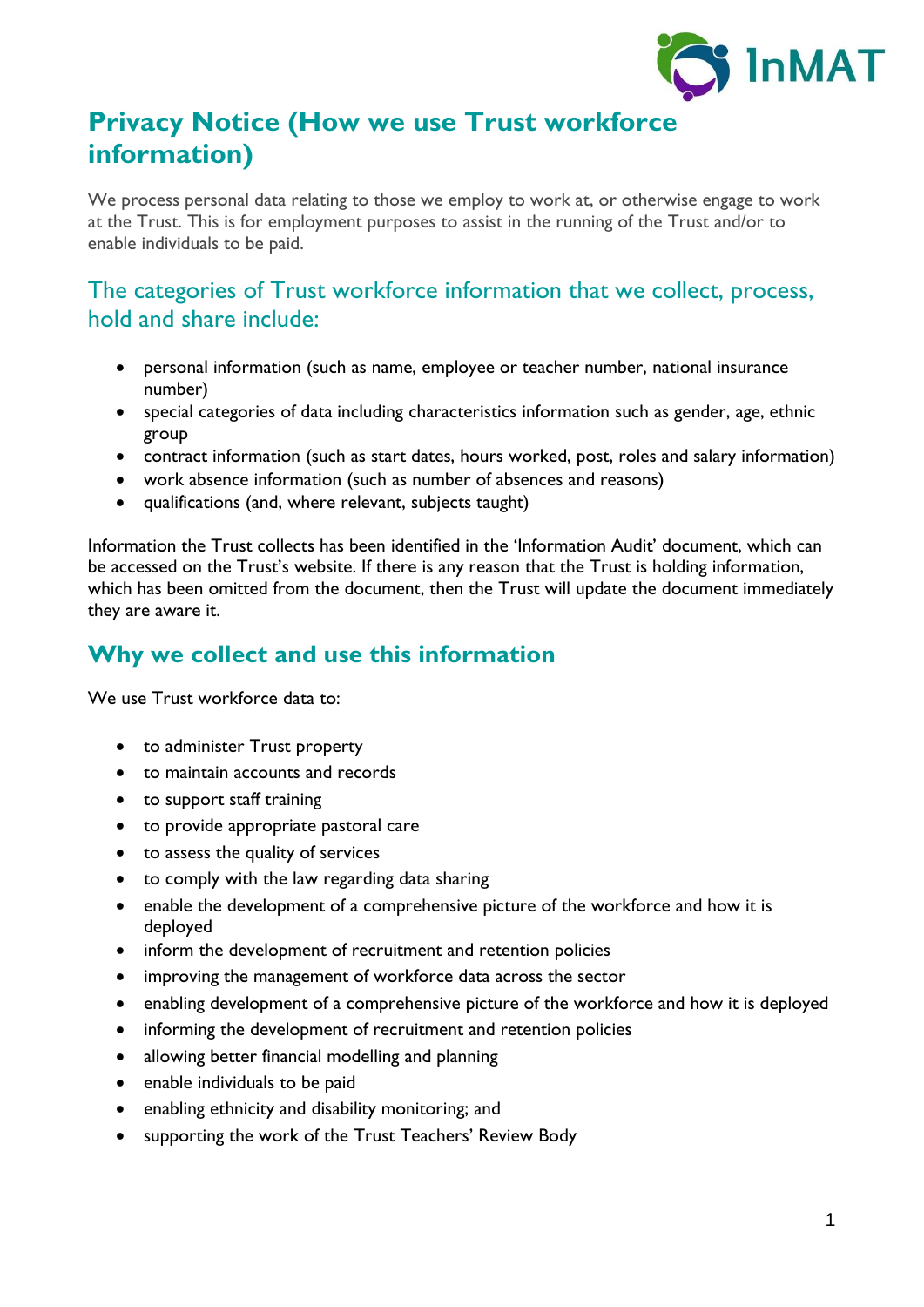

# **The lawful basis on which we process this information**

On the 25th May 2018 the Data Protection Act 1998 will be replaced by the General Data Protection Regulation (GDPR).

The condition for processing under the GDPR will be:

#### Article 6

- 1. Processing shall be lawful only if and to the extent that at least one of the following applies:
- (c) Processing is necessary for compliance with a **legal obligation** to which the controller is subject;
- (e) processing is necessary for the performance of a task carried out in the *public interest* or in the exercise of official authority vested in the controller;

#### Article 9(2)

(b) processing is necessary for the purposes of carrying out the obligations and exercising specific rights of the controller or of the data subject in the field of employment and social security and social protection law in so far as it is authorised by Union or Member State law or a collective agreement pursuant to Member State law providing for appropriate safeguards for the fundamental rights and the interests of the data subject;

- 1. Processing of personal data revealing racial or ethnic origin, political opinions, religious or philosophical beliefs, or trade union membership, and the processing of genetic data, biometric data for the purpose of uniquely identifying a natural person, data concerning health or data concerning a natural person's sex life or sexual orientation shall be prohibited.
- 2. Paragraph 1 shall not apply if one of the following applies:
- (j) Processing is necessary for archiving purposes in the public interest, scientific or historical research purposes or statistical purposes in accordance with Article 89(1) based on Union or Member State law which shall be proportionate to the aim pursued, respect the essence of the right to data protection and provide for suitable and specific measures to safeguard the fundamental rights and the interests of the data subject.

Further information regarding data collection can be found in the Education Act 1996 within guide documents on the following website: https://www.gov.uk/education/data-collection-and-censusesfor-Trusts

### **Collecting this information**

Whilst the majority of information you provide to us is mandatory, some of it is provided to us on a voluntary basis. In order to comply with data protection legislation, we will inform you whether you are required to provide certain Trust workforce information to us or if you have a choice in this.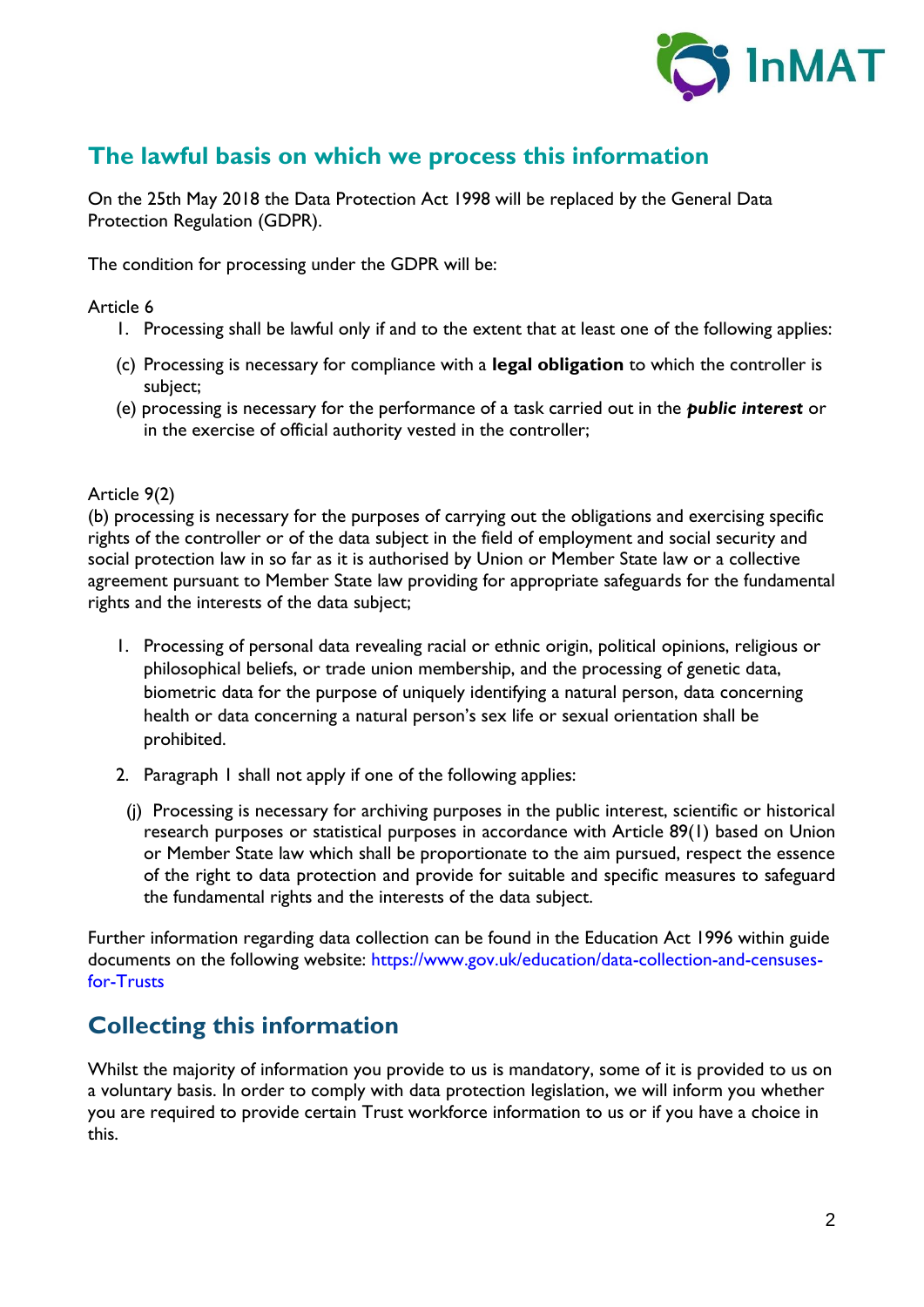

# **Storing this information**

We hold staff data while they are on roll.

The staff file and electronic records are deleted when the member of staff leaves the Trust. Any other data required for legal purpose (and compliance with Ofsted audits of the Trust) will remain on file and archived.

### **Who we share this information with**

We routinely share this information with:

- The local authority
- The Department for Education (DfE) and central government
- Education, training, careers and examining bodies
- Trust staff and boards
- Family, associates and representatives of the person whose personal data we are processing
- Financial organisations
- NHS and healthcare professionals
- Social and welfare organisations
- Law enforcement organisation and courts
- Current, past or prospective employers
- Voluntary and charitable organisations
- Business associates and other professional advisers
- Suppliers and service providers
- Security organisations
- Press and the media
- Trust trips organisations

# **Why we share Trust workforce information**

We do not share information about workforce members with anyone without consent unless the law and our policies allow us to do so.

#### **Local authority**

We are required to share information about our workforce members with our local authority (LA) under section 5 of the Education (Supply of Information about the Trust Workforce) (England) Regulations 2007 and amendments.

#### **Department for Education (DfE)**

We share personal data with the Department for Education (DfE) on a statutory basis. This data sharing underpins workforce policy monitoring, evaluation, and links to Trust funding / expenditure and the assessment educational attainment.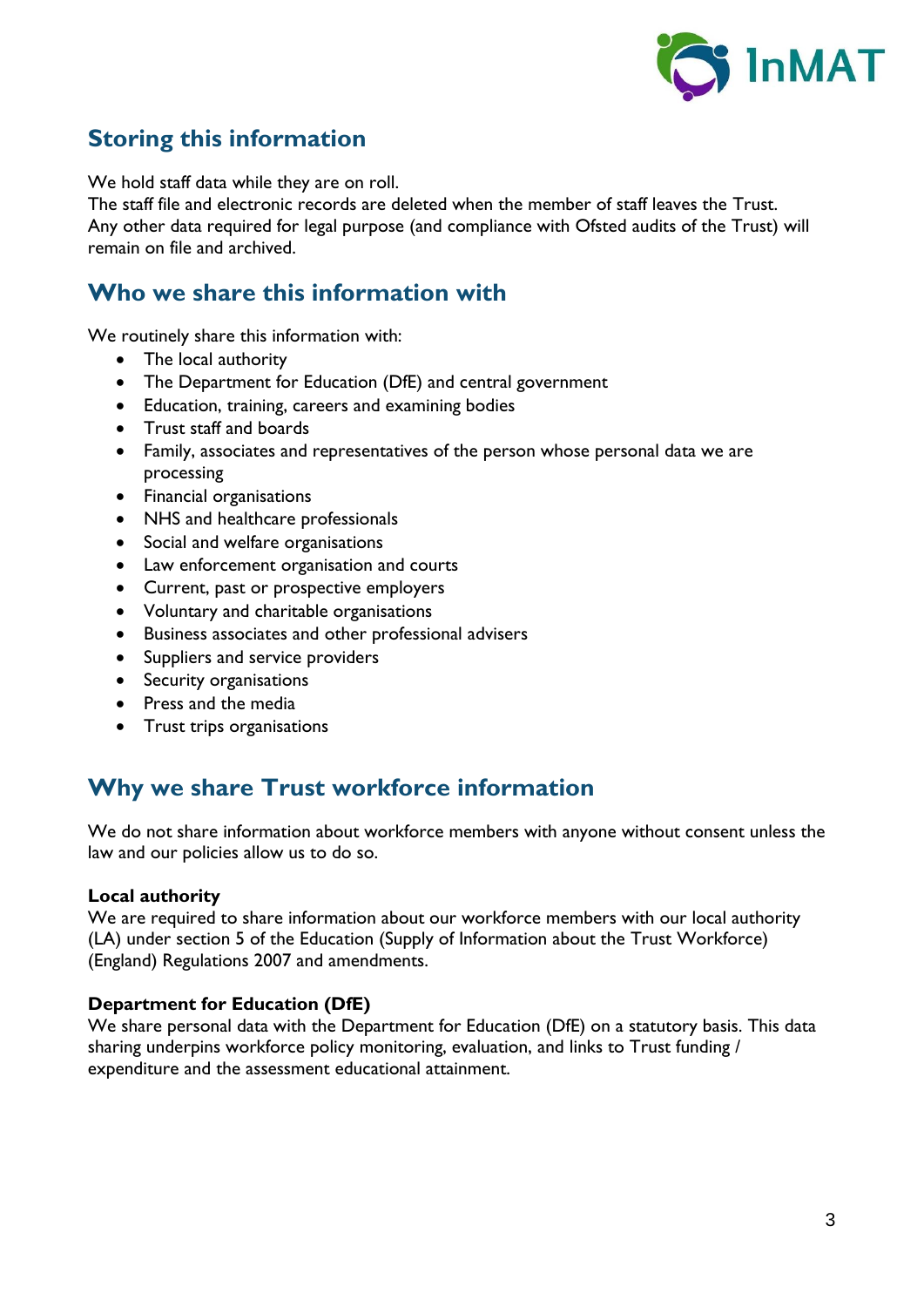

# **Data collection requirements**

The DfE collects and processes personal data relating to those employed by Trusts (including Multi Academy Trusts) and local authorities that work in state funded Trusts (including all maintained Trusts, all academies and free Trusts and all special Trusts including Pupil Referral Units and Alternative Provision). All state funded Trusts are required to make a census submission because it is a statutory return under sections 113 and 114 of the Education Act 2005

To find out more about the data collection requirements placed on us by the Department for Education including the data that we share with them, go to [https://www.gov.uk/education/data](https://www.gov.uk/education/data-collection-and-censuses-for-schools)[collection-and-censuses-for-Trusts.](https://www.gov.uk/education/data-collection-and-censuses-for-schools)

The department may share information about Trust employees with third parties who promote the education or well-being of children or the effective deployment of Trust staff in England by:

- conducting research or analysis
- producing statistics
- providing information, advice or guidance

The department has robust processes in place to ensure that the confidentiality of personal data is maintained and there are stringent controls in place regarding access to it and its use. Decisions on whether DfE releases personal data to third parties are subject to a strict approval process and based on a detailed assessment of:

- who is requesting the data
- the purpose for which it is required
- the level and sensitivity of data requested; and
- the arrangements in place to securely store and handle the data

To be granted access to Trust workforce information, organisations must comply with its strict terms and conditions covering the confidentiality and handling of the data, security arrangements and retention and use of the data.

For more information about the department's data sharing process, please visit: <https://www.gov.uk/data-protection-how-we-collect-and-share-research-data>

To contact the department:<https://www.gov.uk/contact-dfe>